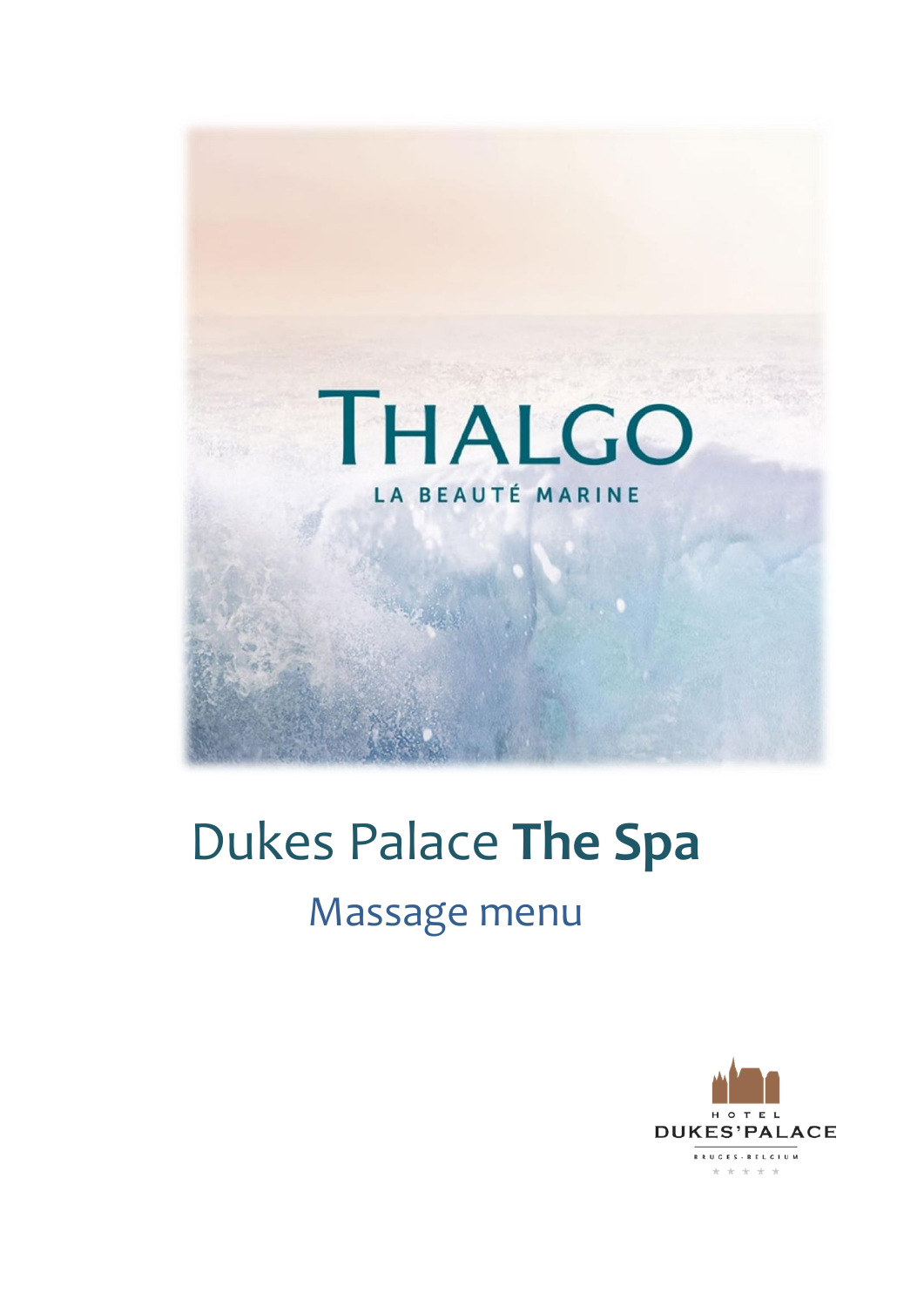# Dukes Palace **The Spa**

# Massage menu

*We offer massages for 1 person per hour. There are no duo massages.* 

*The treatment starts with an introduction. After the 45 minute massage the spa therapist will allow you some time to linger in afterglow.* 



All our massages are performed with unique Thalgo massage oil inspired by the 5 oceans



## **Dukes' Palace Massage €75**

Soft relaxing full body massage with hot oil that's perfect for complete relaxation of both body and mind.

## **Hot Stone Massage €80**

Massage with warm volcanic basalt stones applied to specifiec points on the body to relax and eliminate toxins.

## **Revitalizing Aquatic Massage €90**

Thalgo's light massage oil infused with a powerful microalgae. Its marine notes contribute to a moment of wellbeing.

## **Luxurious Arctic Massage €90**

For a complete hydrated and relaxing body due to the special Thalgo Boreal alga massage oil: enriched with minerals and micro algae elements.

*Disclaimer*

*For health and safety reasons it is not possible to book massages for pregnant women and people undergoing medical treatment. If in doubt: please consult the masseuse, the reception or your doctor.* 

*Cancellation and modification policy: free of charge until 24h before start of the massage.*